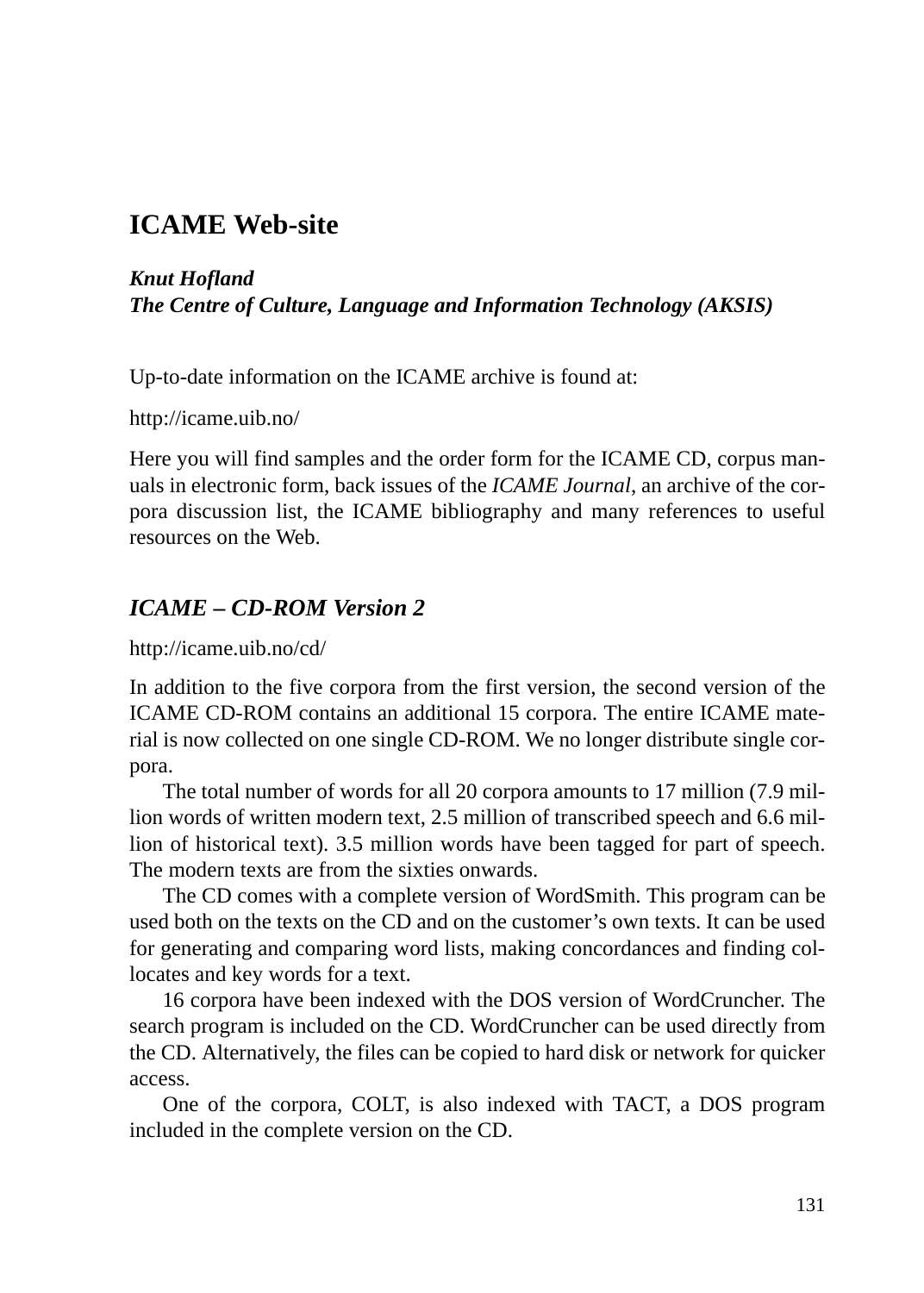All manuals (or in some cases sections of them) are included on the CD. They are also available from the ICAME CD home page on the Internet. This homepage also includes an order form, text samples from the individual corpora, program screen display samples and other useful information.

The ICAME CD is available for non-commercial research. Customers will also receive access to some of the corpora via the Internet with a web-based interface.

Work on version 3 of the CD-ROM will continue in 2009.

#### *Conditions on the use of ICAME corpus material*

The following conditions govern the use of the corpus material distributed through ICAME:

- 1. No copies of corpora, or parts of corpora, are to be distributed under any circumstances without the written permission of ICAME.
- 2. Printouts of corpora, or parts thereof, are to be used for bona fide research of a non-profit nature. Holders of copies of corpora may not reproduce any texts, or parts of texts, for any purpose other than scholarly research without obtaining the written permission of the individual copyright holders, as listed in the manual or on the record sheet accompanying the corpus in question. (For material where there is no known copyright holder, the person(s) who originally prepared the material in computerized form will be regarded as the copyright holder(s).)
- 3. Commercial publishers and other non-academic organizations wishing to make use of part or all of a corpus or a printout thereof must obtain permission from all the individual copyright holders involved.
- 4. Publications making use of the material should include a reference to the relevant corpora, giving the name of the corpus and the distributor.

#### *Use of ICAME texts within an institution*

Although ICAME texts cannot be used and distributed outside the institution making the order, they can be freely used within the institution (department, faculty, university) for the purposes of research and teaching. To prevent any use of the material for commercial and profit-making purposes, it is advisable to limit access to registered computer users within the institution. The way this is done may vary depending upon the institution making the order.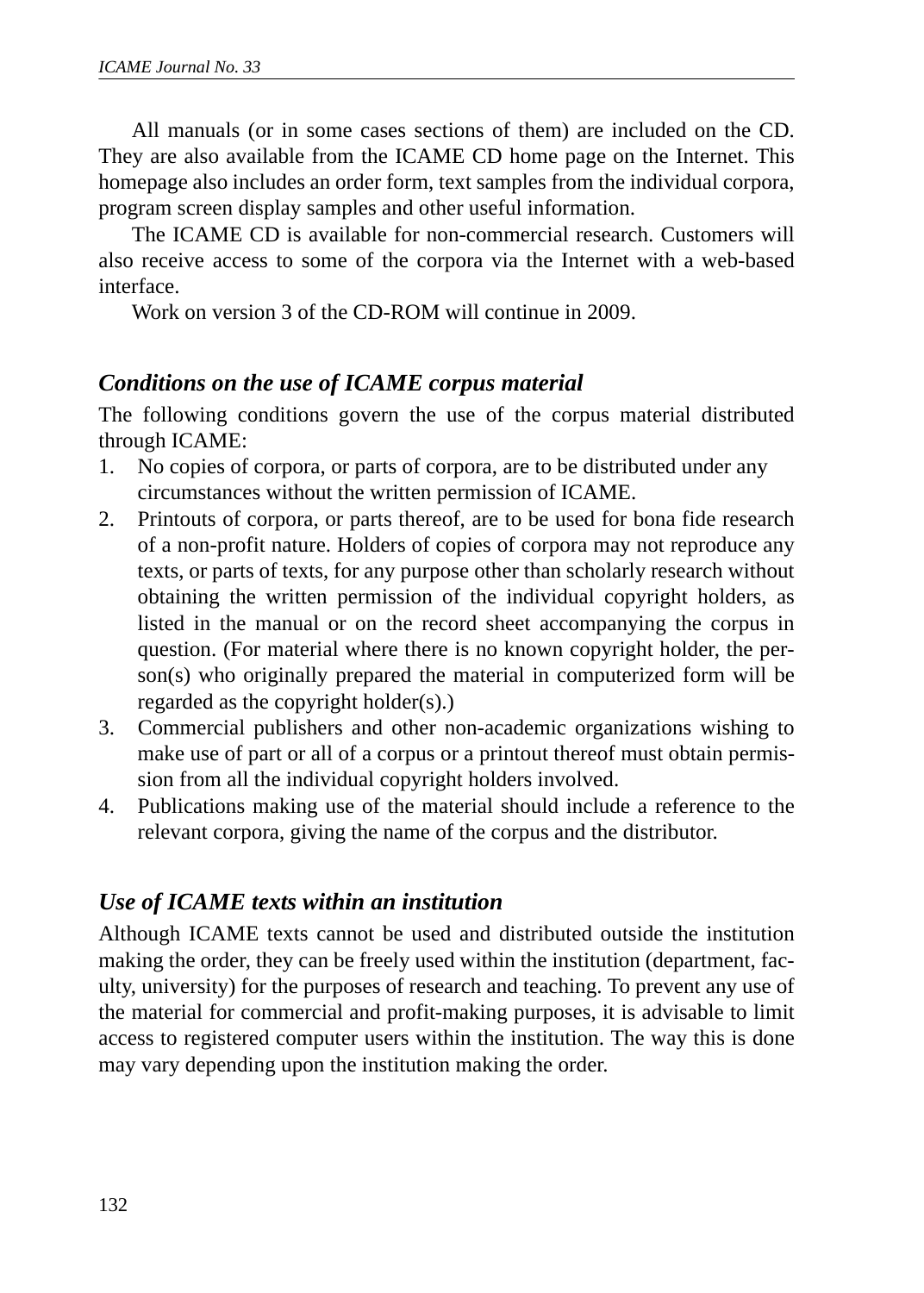# **Information for contributors**

**Language**. All contributions should be in English. Contributors whose native language is not English should have their manuscripts gone through by a native speaker before submission.

**Format**. Contributions should be submitted as files on diskette or as attachments in e-mail, together with a printout made from your word-processing system. As regards other possible formats, consult the editors before submission of your manuscript.

**Headings**. The title of the paper should be followed by the author's name and academic affiliation. Sections and sub-sections should be numbered. Headings should **not** be singled out typographically (by boldface, capitalization, or the like).

**Tables and figures** should be numbered and titled (tables above and figures below). They should always be referred to by their number, **not** by expressions like "see the diagram below" or "in the following table". Tables and figures can be included in the main text file or submitted as a separate file (only black and white reproductions are possible). Drawings, graphs, and other illustrations must be reproducible originals.

**Quotations**. When quoting, use double quotation marks. Use single quotes *within* a quotation. Long quotations should be indented and given without quotation marks. Use single quotes for 'terms'.

Abbreviations. Periods should be used in abbreviations such as "e.g.", "i.e.", "cf.".

**Examples** should normally be numbered and set apart from the text following standard linguistic practice. Short examples in the running text (words or phrases) should be in italics.

**Notes** should be placed at the end of the paper. References to notes in the text should be indicated as follows: 1, 2, etc. (in superscript numbers, by using the word-processor function).

**References** should conform to standard linguistic practice. References in the text should follow this pattern: Francis (1979: 110) defines a corpus as "a collection of texts assumed to be representative of a given language, dialect, or other subset of a language, to be used for linguistic analysis". The list of references at the end of the paper should be presented as shown by these examples:

Altenberg, Bengt. 1984. Causal linking in spoken and written English. *Studia Linguistica* 38: 20–69.

Biber, Douglas. 1988. *Variation across speech and writing*. Cambridge: Cambridge University Press.